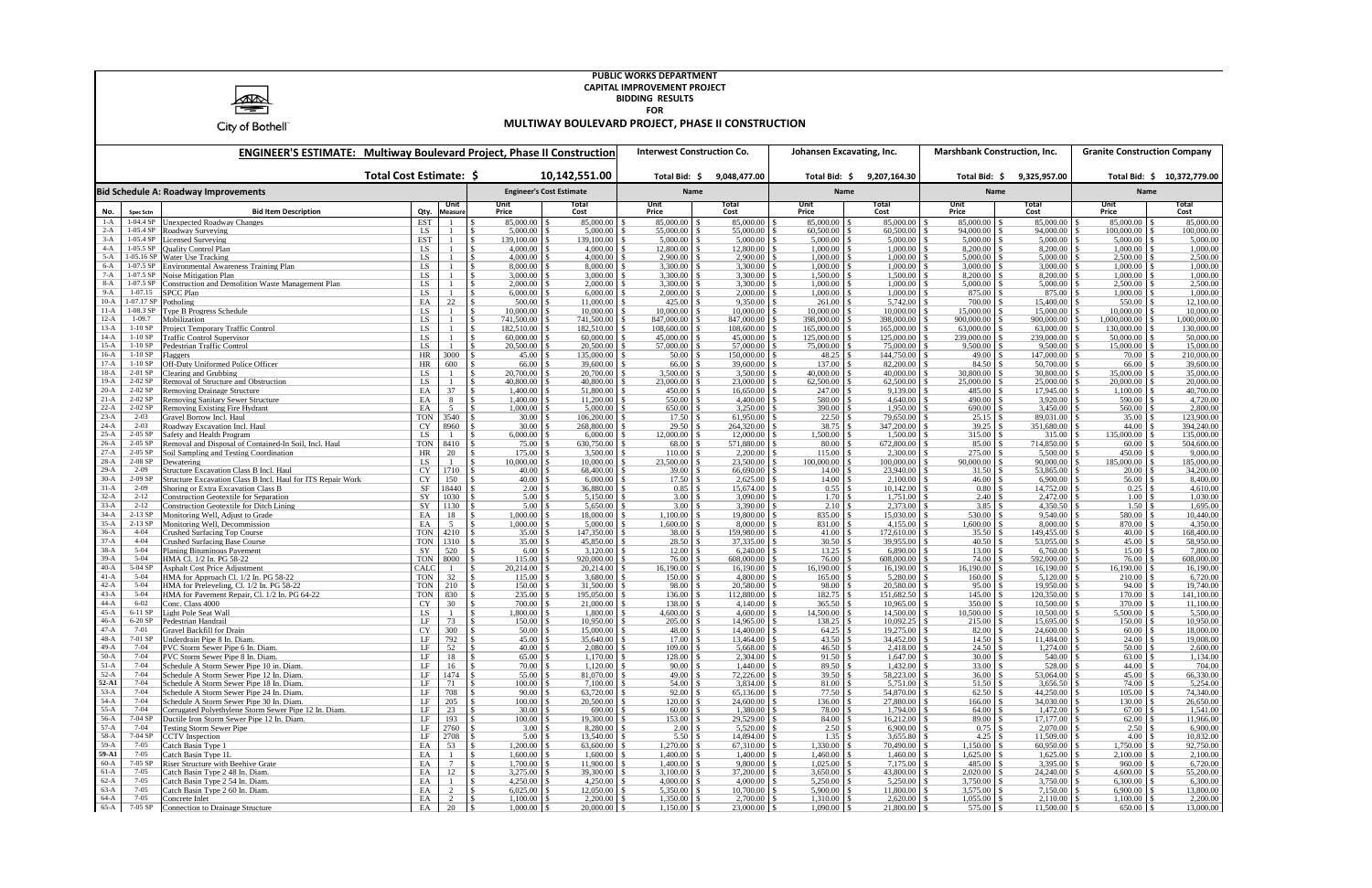## **Multiway Boulevard Project, Phase II Construction**

| $66-A$  | 7-05 SP   | Metal Curb Inlet                                                              | EA          | 80             | 700.00                         | $56,000.00$ \$      | $350.00 \, \text{S}$        | 28,000.00             |                       | 36,400.00             | 440.00               | 35,200.00             | 270.00              | 21,600.00             |
|---------|-----------|-------------------------------------------------------------------------------|-------------|----------------|--------------------------------|---------------------|-----------------------------|-----------------------|-----------------------|-----------------------|----------------------|-----------------------|---------------------|-----------------------|
| $67-A$  | 7-05 SP   | Storm Drain Locking Manhole Frame and Cover                                   | EA          | 8              |                                | $3,200.00$ \$       | $370.00$ \ \$               | 2,960.00              |                       | 5,280.00              | 660.00               | 5,280.00              | $920.00$ \ \$       | 7,360.00              |
| 68-A    | 7-05 SP   | <b>Adjust Storm Sewer Manhole</b>                                             | EA          | 47             | -S                             | 21,150.00           |                             | 32,900.00             | $398.00$ \ \$         | 18,706.00             | 300.00               | 14,100.00             | 480.00              | 22,560.00             |
| $69-A$  | 7-08 SP   | <b>Plugging Existing Pipe</b>                                                 | EA          | 80             | 250.00                         | 20,000.00           | 215.00                      | 17,200.00             | 129.00                | 10,320.00             | 415.00               | 33,200.00             | 250.00              | 20,000.00             |
| $70-A$  | 7-08 SP   | <b>Trench Check Dams</b>                                                      | EA          | 8              |                                | 2,000.00            | 260.00                      | 2,080.00              |                       | 1,560.00              | 250.00               | 2,000.00              |                     | 2,080.00              |
| $71-A$  | 7-09 SP   | Ductile Iron Pipe for Water Main 6 In. Diam.                                  | LF          | 159            | - \$                           | 15,900.00           | $76.00 \, \text{S}$         | 12,084.00             | 74.00 \$              | 11,766.00             | 145.00               | 23,055.00             |                     | 19,080.00             |
| $72-A$  | 7-09 SP   | Ductile Iron Pipe for Water Main 8 In. Diam.                                  | $\rm LF$    | 75             | -8                             | 8,250.00            | $119.00 \mid$ \$            | 8,925.00              | 106.00                | 7,950.00              | 175.00               | 13,125.00             | 160.00              | 12,000.00             |
| $73-A$  | 7-09 SP   | Ductile Iron Pipe for Water Main 12 In. Diam.                                 | $\rm LF$    | 37             | -8                             | 4,810.00            |                             | 7,141.00              | 195.00                | 7,215.00              | 240.00               | 8,880.00              | 280.00              | 10,360.00             |
| $74-A$  | $7 - 12$  | Gate Valve 6 In.                                                              | EA          |                | $1,500.00$ \$                  | 1,500.00            | 1,100.00                    | 1,100.00              | $1,175.00$ \$         | 1,175.00              | 865.00               | 865.00                | 1,300.00            | 1,300.00              |
| $75-A$  | $7 - 12$  | Tapping Sleeve and Valve Assembly 6 In.                                       | EA          | $\overline{4}$ | -S                             | 24,000.00           |                             | 24,800.00             | 4,700.00              | 18,800.00             | 4,000.00             | 16,000.00             |                     | 24,400.00             |
| $76-A$  | $7 - 12$  | Tapping Sleeve and Valve Assembly 8 In.                                       | EA          |                | $\mathcal{S}$                  | 8,000.00            | ΙS                          | 7,500.00              |                       | 4,700.00              | 4,900.00             | 4,900.00              | 7,600.00            | 7,600.00              |
| $77-A$  | 7-12 SP   | Adjust Water Valve Box                                                        | EA          | 54             | 200.00                         | 10,800.00           | 700.00                      | 37,800.00             | $285.00$ \$           | 15,390.00             | 340.00               | 18,360.00             | 480.00              | 25,920.00             |
| $78-A$  | 7-13 SP   | Amended Soil Type A                                                           | <b>CY</b>   | 590            | 50.00                          | 29,500.00           | 88.00                       | 51,920.00             | 73.25                 | 43,217.50             | 59.00                | 34,810.00             | 53.00               | 31,270.00             |
| $79-A$  | $7-13$ SP | Amended Soil Type B                                                           | <b>CY</b>   | 930            | - \$                           | 46,500.00           | ΙS                          | 66,960.00             |                       | 64,402.50             | 172.00               | 159,960.00            |                     | 60,450.00             |
| $80-A$  | 7-14      | Moving Existing Hydrant                                                       | EA          | 2              |                                | 4,000.00            |                             | 5,800.00              |                       | 2,850.00              | 2,260.00             | 4,520.00              | 2,650.00            | 5,300.00              |
| $81-A$  | 7-14 SP   | <b>Hydrant Assembly</b>                                                       | EA          | 5              | $3,000.00$ \ \$                | 15,000.00           | 4,850.00                    | 24,250.00             | 4,250.00              | 21,250.00             | 3,520.00             | 17,600.00             | 4,550.00            | 22,750.00             |
| $82-A$  | $7 - 15$  | Service Connection 1 1/2 In. Diam.                                            | EA          | 10             | $\mathcal{S}$<br>3,250.00      | 32,500.00           | 4,590.00                    | 45,900.00             | 5,850.00              | 58,500.00             | 5,975.00             | 59,750.00             | 4,500.00            | 45,000.00             |
| $83-A$  | 7-15 SP   |                                                                               | EA          | 9              |                                | 4,500.00            |                             |                       |                       | 931.50                | 340.00               | 3,060.00              |                     |                       |
| $84-A$  | 8-01      | Adjust Water Meter Box                                                        | EA          | 150            |                                | 18,000.00           |                             | 5,400.00              |                       |                       | 102.00               |                       | 98.00               | 2,520.00              |
| $85-A$  | 8-01      | <b>Inlet Protection</b><br>Silt Fence                                         | LF          |                | $120.00 \, \vert \, \$<br>5.00 | 3,300.00            | $74.00 \, \text{S}$<br>4.50 | 11,100.00             | 108.00<br>4.00        | 16,200.00<br>2,640.00 | 7.00                 | 15,300.00<br>4,620.00 | 8.50                | 14,700.00<br>5,610.00 |
| $86-A$  | 8-01      |                                                                               |             | 660            |                                |                     |                             | 2,970.00              |                       |                       |                      |                       |                     |                       |
| $87-A$  |           | <b>High Visibility Fence</b>                                                  | $\rm LF$    | 1250           | 4.00<br>-8                     | 5,000.00            | 3.50 <sup>8</sup>           | 4,375.00              | 3.60                  | 4,500.00              | 2.60                 | 3,250.00              | 3.00                | 3,750.00              |
|         | 8-01 SP   | Erosion Control and Water Pollution Prevention                                | LS          |                | 20,000.00                      | 20,000.00           | 140,000.00                  | 140,000.00            | 235,000.00            | 235,000.00            | 79,000.00            | 79,000.00             | 345,000.00          | 345,000.00            |
| $88-A$  | 8-01 SP   | Erosion/Water Pollution Control Plans                                         | LS          |                | 5,000.00                       | 5,000.00            | 1,200.00                    | 1,200.00              | 1,500.00              | 1,500.00              | 1,750.00             | 1,750.00              | 1,500.00            | 1,500.00              |
| $89-A$  | 8-01      | <b>ESC Lead</b>                                                               | <b>DAY</b>  | 60             |                                | 12,000.00           | 110.00                      | 6,600.00              | 56.50                 | 3,390.00              | 415.00               | 24,900.00             | $100.00$ \$         | 6,000.00              |
| $90-A$  | 8-01 SP   | Seeding, Fertilizing, and Mulching                                            | AC          | 0.1            | - \$                           | 435.00              | 16,600.00                   | 1,660.00              | 16,500.00             | 1,650.00              | 16,000.00            | 1,600.00              | 15,000.00           | 1,500.00              |
| $91-A$  | $8 - 02$  | PSIPE Frontier Elm - Ulmus x frontier (3" Cal.)                               | EA          | 108            | -8                             | 56,700.00           |                             | 41,040.00             | 464.50                | 50,166.00             | 425.00               | 45,900.00             | 460.00              | 49,680.00             |
| $92-A$  | 8-02      | PSIPE Chanticleer Flowering Pear - Pyrus calleryana 'Chanticleer' (3" Cal.)   | EA          | -11            |                                |                     | $460.00$ \ \$               | 5,060.00              |                       | 5,109.50              | 400.00               | 4,400.00              |                     | 5,060.00              |
| $93-A$  | $8 - 02$  | PSIPE Variegated Japanese Sweet Flag - Acorus gramineus 'Ogon' (1 Gal. C      | EA          | 708            |                                | 7,788.00            | 10.00                       | 7,080.00              | 9.90                  | 7,009.20              | 13.00                | 9,204.00              | 9.00                | 6,372.00              |
| $94-A$  | 8-02      | PSIPE Blue Sedge - Carex flacca (1 Gal. Cont.)                                | EA          | 285            | 11.00                          | 3,135.00            | 10.00                       | 2,850.00              | 9.90                  | 2,821.50              | 13.00                | 3,705.00              | 9.00                | 2,565.00              |
| $95-A$  | $8 - 02$  | PSIPE Barrenwort - Epimedium pinnatum 'Colchicum' (1 Gal. Cont.)              | EA          | 577            |                                | 6,347.00            | 17.00                       | 9,809.00              | 17.60                 | 10,155.20             | 13.00                | 7,501.00              | $16.00 \, \text{S}$ | 9,232.00              |
| $96-A$  | $8 - 02$  | PSIPE Box Leaf Euonymus - Euonymus japonica 'Microphylla' (2 Gal. Cont        | EA          | 123            |                                | 3,690.00            | 35.00                       | 4,305.00              | $35.40 \, \vert \, \$ | 4,354.20              | 32.00                | 3,936.00              | $33.00$ \$          | 4,059.00              |
| $97-A$  | 8-02      | PSIPE Ingwersen's Variety Geranium - Geranium macrorrhizum Ingwersen'         | EA          | 418            | $11.00 \,$ \ \$                | 4,598.00            |                             | 4,598.00              | $11.00$ \$            | 4,598.00              | 13.00                | 5,434.00              | $10.00 \, \text{S}$ | 4,180.00              |
| 98-A    | 8-02      | PSIPE Golden Japanese Forest Grass - Hakonechloa macra 'Aureola' (1 Gal       | EA          | 72             | $11.00$   \$                   | 792.00              | 12.00                       | 864.00                | 12.10                 | 871.20                | 13.00                | 936.00                |                     | 792.00                |
| $99-A$  | $8 - 02$  | PSIPE Hamelin Fountain Grass - Pennisetum alopecuroides 'Hamelin' (1 Ga)      | EA          | 252            | $11.00$   \$<br>-8             |                     |                             | 2,520.00              | 9.90                  | 2,494.80              | 11.00                | 2,772.00              | $9.00 \, \text{S}$  | 2,268.00              |
| $100-A$ | 8-02      | PSIPE Mount Vernon Laurel - Prunus laurocerasus 'Mt Vernon' (1 Gal Cont       | EA          | 331            | $11.00$   \$                   |                     | 14.00                       | 4,634.00              | 14.40                 | 4,766.40              | 13.00                | 4,303.00              | $13.00 \, \text{S}$ | 4,303.00              |
| $101-A$ | $8 - 02$  | PSIPE Big Blue Liriope - Liriope muscari 'Big Blue' (1 Gal. Cont.)            | EA          | 278            | $11.00$   \$                   | $3,058.00$ \$       | $10.00 \, \vert \, \$       | 2,780.00              | 9.90                  | 2,752.20              | 11.00                | 3,058.00              | $9.00 \, \text{S}$  | 2,502.00              |
| $102-A$ | 8-02      | PSIPE Kelseyi Dogwood - Cornus stolonifera 'Kelseyi' (1 Gal Cont.)            | EA          | 239            |                                | 2,629.00            | 10.00                       | 2,390.00              | 9.90                  | 2,366.10              | 9.00                 | 2,151.00              | 9.00                | 2,151.00              |
| $103-A$ | $8 - 02$  | PSIPE Wee Willie Boxwood - Buxus sinica var. insularis 'Wee Willie' (1 Gal    | EA          | 16             | 11.00                          | 176.00              | 22.00                       | 352.00                | 22.00                 | 352.00                | 13.00                | 208.00                |                     | 336.00                |
| $104-A$ | $8 - 02$  | PSIPE Bronze Beacon Coral Bells - Heuchera americana (1 Gal. Cont.)           | EA          | 62             | 11.00                          | 682.00              | 14.00                       | 868.00                |                       | 883.50                | 13.00                | 806.00                | $9.00 \, \text{S}$  | 558.00                |
| $105-A$ | 8-02      | PSIPE Yaku Jima Maiden Grass - Miscanthus sinensis 'Yaku Jima' (2 Gal. C      | EA          | 30             |                                | $750.00$ \ \$       | 16.00                       | 480.00                |                       | 465.00                | 27.00                | 810.00                | $14.00 \,$ \ \$     | 420.00                |
| $106-A$ | $8 - 02$  | PSIPE Bowles Golden Sedge - Carex elata 'Aurea' (1 Gal. Cont.                 | EA          | 194            | $11.00$   \$                   | 2,134.00            | 10.00                       | 1,940.00              | 9.90                  | 1,920.60              | 11.00                | 2,134.00              | 9.00                | 1,746.00              |
| $107-A$ | $8 - 02$  | PSIPE Chilled Wine Siberian Iris - Iris sibirica 'Chilled Wine' (1 Gal. Cont. | EA          | 57             | 11.00                          | 627.00              | 10.00                       | 570.00                | 9.90                  | 564.30                | 12.00                | 684.00                | 9.00                | 513.00                |
| $108-A$ | 8-02      | PSIPE Midwinter Fire Dogwood - Cornus sanguinea 'Midwinter Fire' (5 Gal       | EA          | 26             | $45.00 \mid$ \$                |                     |                             | 754.00                |                       | 747.50                | 32.00                | 832.00                | $30.00 \, \text{S}$ | 780.00                |
| $109-A$ | 8-02      |                                                                               |             | 17             |                                | 765.00              | 27.00                       | 459.00                | 26.50                 | 450.50                | 27.00                | 459.00                | 30.00               |                       |
| $110-A$ | 8-02      | PSIPE Yellow Twig Dogwood - Cornus sericea 'Flaviramea' (5 Gal. Cont.)        | EA          |                |                                |                     |                             |                       |                       |                       |                      |                       |                     | 510.00                |
|         | $8 - 02$  | PSIPE Elk Blue Rush - Juncus patens 'Elk Blue' (1 Gal. Cont.)                 | EA          | 157            | $11.00 \, \text{S}$            | 1,727.00            | 11.00                       | 1,727.00              | $11.00$ \$            | 1,727.00              | 11.00                | 1,727.00              | 10.00               | 1,570.00              |
| $111-A$ |           | PSIPE Pardon Me Daylily - Hemerocallis 'Pardon Me' (1 Gal. Cont.)             | EA          | 102            | 11.00                          | 1,122.00            | 11.00                       | 1,122.00              | 11.00                 | 1,122.00              | 10.00                | 1,020.00              | $10.00\,$ \$        | 1,020.00              |
| $112-A$ | 8-02      | PSIPE Archers Gold Thyme - Thymus citriodorus 'Archers Gold' (4" Pot)         | EA          | 66             | 5.00                           | 330.00              | 7.00                        | 462.00                | 6.55                  | 432.30                | 4.00                 | 264.00                | $6.00 \, \text{S}$  | 396.00                |
| $113-A$ | $8 - 02$  | PSIPE Biokovo Geranium - 'Geranium x cantabridgiense 'Biokovo' (1 Gal C       | EA          | 85             | 5.00                           | 425.00              | 11.00                       | 935.00                | 11.00                 | 935.00                | 11.00                | 935.00                | 10.00               | 850.00                |
| $114-A$ | $8 - 02$  | Sod Installation                                                              | SY          | 120            | 9.00                           | 1,080.00            | 19.00                       | 2,280.00              | 19.25                 | 2,310.00              | 6.00                 | 720.00                |                     | 2,520.00              |
| $115-A$ | 8-02 SP   | Fine Compost                                                                  | <b>CY</b>   | 44             | $45.00$ \ \$                   | $1,980.00$   \$     | 48.00                       | 2,112.00              | 47.60                 | 2,094.40              | 47.00                | 2,068.00              | $55.00 \, \text{S}$ | 2,420.00              |
| $116-A$ | 8-02 SP   | Topsoil Type A                                                                | <b>CY</b>   | 342            |                                | 17,784.00 \$        |                             | 18,810.00             | 55.40                 | 18,946.80             | 51.00                | 17,442.00             | 55.00               | 18,810.00             |
| $117-A$ | 8-02 SP   | Bark or Wood Chip Mulch                                                       | <b>CY</b>   | 88             | $45.00 \,$ \ \$                |                     |                             | 13,640.00             | $156.20$ \ \\$        | 13,745.60             | 43.00                | 3,784.00              |                     | 12,760.00             |
| $118-A$ | 8-02 SP   | Root Barrier                                                                  | LF          | 1595           | <sup>\$</sup><br>$11.00$   \$  | 17,545.00           | 8.00                        | 12,760.00             |                       | 17,943.75             | 9.00                 | 14,355.00             | 9.00                | 14,355.00             |
| $119-A$ | 8-02 SP   | Half Tree Grate                                                               | EA          | 57             | $\mathcal{S}$                  | 114,000.00          | ΙS                          | 85,500.00             | 1,325.00 \$           | 75,525.00             | 1,275.00             | 72,675.00             |                     | 108,300.00            |
| $120-A$ | 8-02 SP   | <b>Full Tree Grate</b>                                                        | EA          | 6              | <sup>\$</sup><br>$350.00$ \ \$ | $2,100.00$ \$       |                             | 14,400.00             | $2,100.00$ \$         | 12,600.00             | 2,015.00             | 12,090.00             |                     | 16,800.00             |
| $121-A$ | 8-02 SP   | Tree Protection and Pruning                                                   | LS          | $\overline{1}$ | $\mathcal{S}$                  | $10,000.00$ \$      |                             | 1,600.00              | $11,000.00$ \$        | 11,000.00             | $4,225.00$ \$        | 4,225.00              | -S                  | 1,500.00              |
| $122-A$ | 8-02 SP   | Rain Garden Weir                                                              | EA          | 57             | $1,000.00$ \$                  | 57,000.00 \$        |                             | 14,250.00             | $910.00$ \$           | 51,870.00 \$          | $675.00$ \ \ \$      | 38,475.00 \$          |                     | 17,100.00             |
| $123-A$ | 8-02 SP   | Silva Cell (2' X 4' X 16.7")                                                  | EA          | 35             | - \$                           | $10,500.00$ \$      |                             | 9,310.00              |                       | 12,740.00             |                      | 17,325.00             |                     | 12,950.00             |
| $124-A$ | 8-02 SP   | Silva Cell (2' X 4' X 30.9")                                                  | EA          | 691            | l S                            | 241,850.00 \$       | $366.00$ \ \ \$             | 252,906.00            |                       | 313,714.00            |                      | 328,225.00            |                     | 321,315.00            |
| $125-A$ | 8-02 SP   | <b>Property Restoration</b>                                                   | <b>EST</b>  |                |                                | $2,500.00$ \$       | $2,500.00$ \$               | 2,500.00              |                       | 2,500.00              | 2,500.00             | 2,500.00              | $2,500.00$ \$       | 2,500.00              |
| $126-A$ | 8-02 SP   | Replace Existing Modular Block Wall                                           | SF          | 15             | - \$                           | $1,050.00$ \$       | $50.00$ \ \ \$              | 750.00                | $23.50 \, \text{S}$   | 352.50                |                      | 2,250.00              | $69.00$ \$          | 1,035.00              |
| $127-A$ | 8-03 SP   | <b>Irrigation System</b>                                                      | LS          |                | 109,000.00                     | $109,000.00$ \$     | $110,000.00$ \$             | 110,000.00            | $64,000.00$ \$        | 64,000.00             | 56,300.00            | 56,300.00             | $75,000.00$ \ \ \$  | 75,000.00             |
| $128-A$ | 8-04      | <b>Extruded Curb</b>                                                          | $\rm LF$    | 260            |                                | 5,200.00            |                             | 2,860.00              | $18.20$ \$            | 4,732.00              | 8.50                 | 2,210.00              | $10.00 \, \text{S}$ | 2,600.00              |
| $129-A$ | $8 - 04$  | Cement Conc. Traffic Curb and Gutter                                          | LF          | 1480           | $25.00 \, \text{S}$            | $37,000.00$ \$      |                             | 28,860.00             | $24.00 \, \vert \, \$ | 35,520.00             | 18.00                | 26,640.00             | $32.00 \, \text{S}$ | 47,360.00             |
| $130-A$ | 8-04 SP   | Cement Conc. Curb Type E-1                                                    | LF          | 2340           | $25.00 \, \text{S}$<br>-8      | 58,500.00 \$        | $18.00 \, \text{S}$         | 42,120.00             |                       | 53,118.00             | 20.00                | 46,800.00             | $29.00 \, \text{S}$ | 67,860.00             |
| $131-A$ | 8-04 SP   | Cement Conc. Traffic Curb - 12 Inch                                           | LF          | 1150           | $35.00 \, \text{S}$            | $40,250.00$ \$      | $34.00 \mid$ \$             | 39,100.00             | $38.00$ \ \$          | 43,700.00             | 31.50                | 36,225.00             | $46.00 \, \text{S}$ | 52,900.00             |
| $132-A$ | 8-04 SP   | Cement Conc. Traffic Curb and Gutter -12 Inch                                 | LF          | 780            |                                | $27,300.00$ \$      | $26.00$ \$                  | 20,280.00             |                       | 23,790.00             | $24.00 \, \text{S}$  | 18,720.00             | $41.00 \text{ S}$   | 31,980.00             |
| $133-A$ | 8-04 SP   | Cement Conc. Curb and Gutter for Rain Garden                                  | $\rm LF$    | 1041           | $30.00$ \$                     |                     | $27.00 \, \text{S}$         | 28,107.00             | $31.40 \,$ \ \$       | 32,687.40             | 25.00                | 26,025.00             | $56.00 \, \text{S}$ | 58,296.00             |
| $134-A$ | $8 - 04$  | Cement Conc. Access Road Return                                               | $\rm LF$    | 578            |                                |                     |                             | 11,849.00             |                       | 23,264.50             | 19.00                | 10,982.00             | $41.00 \, \text{S}$ | 23,698.00             |
| $135-A$ | 8-04      | Mountable Cement Conc. Traffic Curb                                           | LF          | 5              |                                | 250.00 \$           | $40.00$ \ \ \$              | 200.00                | $43.00 \, \text{S}$   | 215.00                | 42.00                | 210.00                |                     | 190.00                |
| $136-A$ | 8-04 SP   | Cement Conc. Pedestrian Curb                                                  | LF          | 757            | $30.00$ \$                     | $22,710.00$ \$      | $22.00 \,$ \$               | 16,654.00             | 25.00S                | 18,925.00             | 20.00                | 15,140.00             | $34.00\,$ \$        | 25,738.00             |
| $137-A$ | 8-05 SP   | <b>Bike Rack</b>                                                              | EA          | 28             |                                | 11,200.00           | $715.00$ \ \$               | 20,020.00             | $1,050.00$ \$         | 29,400.00             | 835.00               | 23,380.00             | $560.00$ \ \ \$     | 15,680.00             |
| $138-A$ | 8-05 SP   | <b>Tree Railing</b>                                                           | EA          | 32             | - \$                           | $64,000.00$ \$      |                             | 96,000.00             |                       | 112,000.00            |                      | 112,000.00            |                     | 86,400.00             |
| $139-A$ | 8-05 SP   | Precast Conc. Light Pole Base                                                 | EA          | $\overline{4}$ | - \$                           | 88,000.00 \$        |                             | 35,200.00             | $6,600.00$ \ \ \$     | 26,400.00             |                      |                       | 5,700.00 \$         | 22,800.00             |
| $140-A$ | $8 - 06$  | Cement Conc. Driveway Entrance Type 1                                         | SY          | 14             |                                | $1,400.00$ \$       |                             | 2,170.00              |                       | 834.40                | 58.00                | 812.00                |                     | 1,960.00              |
| $141-A$ | 8-06      | Cement Conc. Driveway Entrance Type 2                                         | SY          | 169            |                                | $16,900.00$ \$      |                             |                       |                       |                       | 58.00                | 9,802.00              |                     | 23,660.00             |
| $142-A$ | 8-07      |                                                                               | LF          | 170            | $25.00 \, \text{S}$            |                     | $25.00 \, \text{S}$         | 10,478.00<br>4,250.00 |                       | 9,903.40<br>6,562.00  | 27.00                | 4,590.00              | $25.00 \, \text{S}$ | 4,250.00              |
| $143-A$ | 8-09      | Precast Dual Faced Sloped Mountable Curb                                      | <b>HUND</b> | 10             |                                |                     |                             |                       |                       |                       |                      |                       |                     | 2,300.00              |
| $144-A$ | 8-09      | Raised Pavement Marker Type 1W                                                |             |                |                                | $3,000.00$ \$       |                             | 2,200.00              |                       | 3,655.00              | 170.00               | 1,700.00              |                     |                       |
|         |           | Raised Pavement Marker Type 1Y                                                | <b>HUND</b> | 12             | $300.00$ \ \$<br>-8            | 3,600.00            | $220.00$ \$                 | 2,640.00              | $365.50$ \$           | 4,386.00              | 170.00               | 2,040.00              |                     | 2,760.00              |
| $145-A$ | 8-09      | Raised Pavement Marker Type 2W                                                | HUND        | $\overline{2}$ | <sup>\$</sup>                  | 1,000.00            |                             | 800.00                | $476.00$ \ \ \$       | 952.00                | 400.00               | 800.00                |                     | 800.00                |
| $146-A$ | 8-09      | Raised Pavement Marker Type 2YY                                               | <b>HUND</b> | $\overline{2}$ | - \$                           | $1,000.00$ \$       |                             | 800.00                | $476.00$ \ \ \$       | 952.00                | $400.00$ \ \$        | 800.00                | $400.00$ \ \$       | 800.00                |
| $147-A$ | 8-13 SP   | Monument, Monument Case and Cover                                             | EA          | 4              |                                |                     |                             | 1,800.00              |                       | 2,420.00              | $335.00 \, \text{S}$ |                       |                     | 1,760.00              |
| $148-A$ | 8-14 SP   | Cement Conc. Sidewalk                                                         | SY          | 2660           | - \$                           | $159,600.00$ \ \ \$ | $60.00$ \ \ \$              | 159,600.00            |                       |                       | $56.00 \, \text{S}$  | 148,960.00 \$         | $60.00$ \$          | 159,600.00            |
| $149-A$ | 8-14 SP   | Cement Conc. Sidewalk with Thickened Edge                                     | SY          | 680            | - \$                           | $61,200.00$ \$      |                             | $45,900.00$ \$        |                       | $43,350.00$ \$        | 62.00                | $42,160.00$ \ \ \$    |                     | 108,800.00            |

| 35,200.00  | \$       | 270.00     | \$       | 21,600.00  |
|------------|----------|------------|----------|------------|
| 5,280.00   | \$       | 920.00     | \$       | 7,360.00   |
|            | \$       |            |          |            |
| 14,100.00  |          | 480.00     | \$       | 22,560.00  |
| 33,200.00  | \$       | 250.00     | \$       | 20,000.00  |
| 2,000.00   | \$       | 260.00     | \$       | 2,080.00   |
| 23,055.00  | \$       | 120.00     | \$       | 19,080.00  |
| 13,125.00  | \$       | 160.00     | \$       | 12,000.00  |
|            |          |            |          |            |
| 8,880.00   | \$       | 280.00     | \$       | 10,360.00  |
| 865.00     | \$       | 1,300.00   | \$       | 1,300.00   |
| 16,000.00  | \$       | 6,100.00   | \$       | 24,400.00  |
| 4,900.00   | \$       | 7,600.00   | \$       | 7,600.00   |
| 18,360.00  | \$       | 480.00     |          | 25,920.00  |
|            |          |            | \$       |            |
| 34,810.00  | \$       | 53.00      | \$       | 31,270.00  |
| 159,960.00 | \$       | 65.00      | \$       | 60,450.00  |
| 4,520.00   | \$       | 2,650.00   | \$       | 5,300.00   |
| 17,600.00  | \$       | 4,550.00   | \$       | 22,750.00  |
| 59,750.00  | \$       | 4,500.00   | \$       | 45,000.00  |
|            |          |            |          |            |
| 3,060.00   | \$       | 280.00     | \$       | 2,520.00   |
| 15,300.00  | \$       | 98.00      | \$       | 14,700.00  |
| 4,620.00   | \$       | 8.50       | \$       | 5,610.00   |
| 3,250.00   | \$       | 3.00       | \$       | 3,750.00   |
| 79,000.00  | \$       | 345,000.00 | \$       | 345,000.00 |
|            |          |            |          |            |
| 1,750.00   | \$       | 1,500.00   | \$       | 1,500.00   |
| 24,900.00  | \$       | 100.00     | \$       | 6,000.00   |
| 1,600.00   |          | 15,000.00  |          | 1,500.00   |
| 45,900.00  | \$<br>\$ | 460.00     | \$<br>\$ | 49,680.00  |
| 4,400.00   | \$       | 460.00     | \$       | 5,060.00   |
|            |          |            |          |            |
| 9,204.00   | \$       | 9.00       | \$       | 6,372.00   |
| 3,705.00   | \$       | 9.00       | \$       | 2,565.00   |
| 7,501.00   | \$       | 16.00      | \$       | 9,232.00   |
| 3,936.00   | \$       | 33.00      | \$       | 4,059.00   |
| 5,434.00   | \$       | 10.00      | \$       | 4,180.00   |
|            |          |            |          |            |
| 936.00     | \$       | 11.00      | \$       | 792.00     |
| 2,772.00   | \$       | 9.00       | \$       | 2,268.00   |
| 4,303.00   | \$       | 13.00      | \$       | 4,303.00   |
| 3,058.00   | \$       | 9.00       | \$       | 2,502.00   |
|            |          |            |          |            |
| 2,151.00   | \$       | 9.00       | \$       | 2,151.00   |
| 208.00     | \$       | 21.00      | \$       | 336.00     |
| 806.00     | \$       | 9.00       | \$       | 558.00     |
| 810.00     | \$       | 14.00      | \$       | 420.00     |
| 2,134.00   |          | 9.00       |          | 1,746.00   |
|            | \$       |            | \$       |            |
| 684.00     | \$       | 9.00       | \$       | 513.00     |
| 832.00     | \$       | 30.00      | \$       | 780.00     |
| 459.00     | \$       | 30.00      | \$       | 510.00     |
| 1,727.00   | \$       | 10.00      | \$       | 1,570.00   |
|            |          |            |          |            |
| 1,020.00   | \$       | 10.00      | \$       | 1,020.00   |
| 264.00     | \$       | 6.00       | \$       | 396.00     |
| 935.00     | \$       | 10.00      | \$       | 850.00     |
| 720.00     | \$       | 21.00      | \$       | 2,520.00   |
| 2,068.00   |          | 55.00      |          | 2,420.00   |
|            | \$<br>\$ |            | \$<br>\$ |            |
| 17,442.00  |          | 55.00      |          | 18,810.00  |
| 3,784.00   | \$       | 145.00     | \$       | 12,760.00  |
| 14,355.00  | \$       | 9.00       | \$       | 14,355.00  |
| 72,675.00  | \$       | 1.900.00   | \$       | 108,300.00 |
|            |          |            |          |            |
| 12,090.00  | \$       | 2,800.00   | \$       | 16,800.00  |
| 4,225.00   | \$       | 1,500.00   | \$       | 1,500.00   |
| 38,475.00  | \$       | 300.00     | \$       | 17,100.00  |
| 17,325.00  | \$       | 370.00     | \$       | 12,950.00  |
| 328,225.00 | \$       | 465.00     | \$       | 321,315.00 |
|            |          |            |          |            |
| 2,500.00   | \$       | 2,500.00   | \$       | 2,500.00   |
| 2,250.00   | \$       | 69.00      | \$       | 1,035.00   |
| 56,300.00  | \$       | 75,000.00  | \$       | 75,000.00  |
| 2,210.00   | \$       | 10.00      | \$       | 2,600.00   |
| 26,640.00  | \$       | 32.00      | \$       | 47,360.00  |
|            |          |            |          |            |
| 46,800.00  | \$       | 29.00      | \$       | 67,860.00  |
| 36,225.00  | \$       | 46.00      | \$       | 52,900.00  |
| 18,720.00  | \$       | 41.00      | \$       | 31,980.00  |
| 26,025.00  | \$       | 56.00      | \$       | 58,296.00  |
| 10,982.00  | \$       | 41.00      | \$       | 23,698.00  |
|            |          |            |          |            |
| 210.00     | \$       | 38.00      | \$       | 190.00     |
| 15,140.00  | \$       | 34.00      | \$       | 25,738.00  |
| 23,380.00  | \$       | 560.00     | \$       | 15,680.00  |
| 112,000.00 | \$       | 2,700.00   | \$       | 86,400.00  |
|            | \$       |            | \$       |            |
| 21,200.00  |          | 5,700.00   |          | 22,800.00  |
| 812.00     | \$<br>\$ | 140.00     | \$<br>\$ | 1,960.00   |
| 9,802.00   |          | 140.00     |          | 23,660.00  |
| 4,590.00   | \$       | 25.00      | \$       | 4,250.00   |
| 1,700.00   | \$       | 230.00     | \$       | 2,300.00   |
|            |          |            |          |            |
| 2,040.00   | \$       | 230.00     | \$       | 2,760.00   |
| 800.00     | \$       | 400.00     | \$       | 800.00     |
| 800.00     | \$       | 400.00     | \$       | 800.00     |
| 1,340.00   | \$       | 440.00     | \$       | 1,760.00   |
| 148,960.00 | \$       | 60.00      | \$       | 159,600.00 |
| 42,160.00  | \$       |            |          |            |
|            |          | 160.00     | \$       | 108,800.00 |